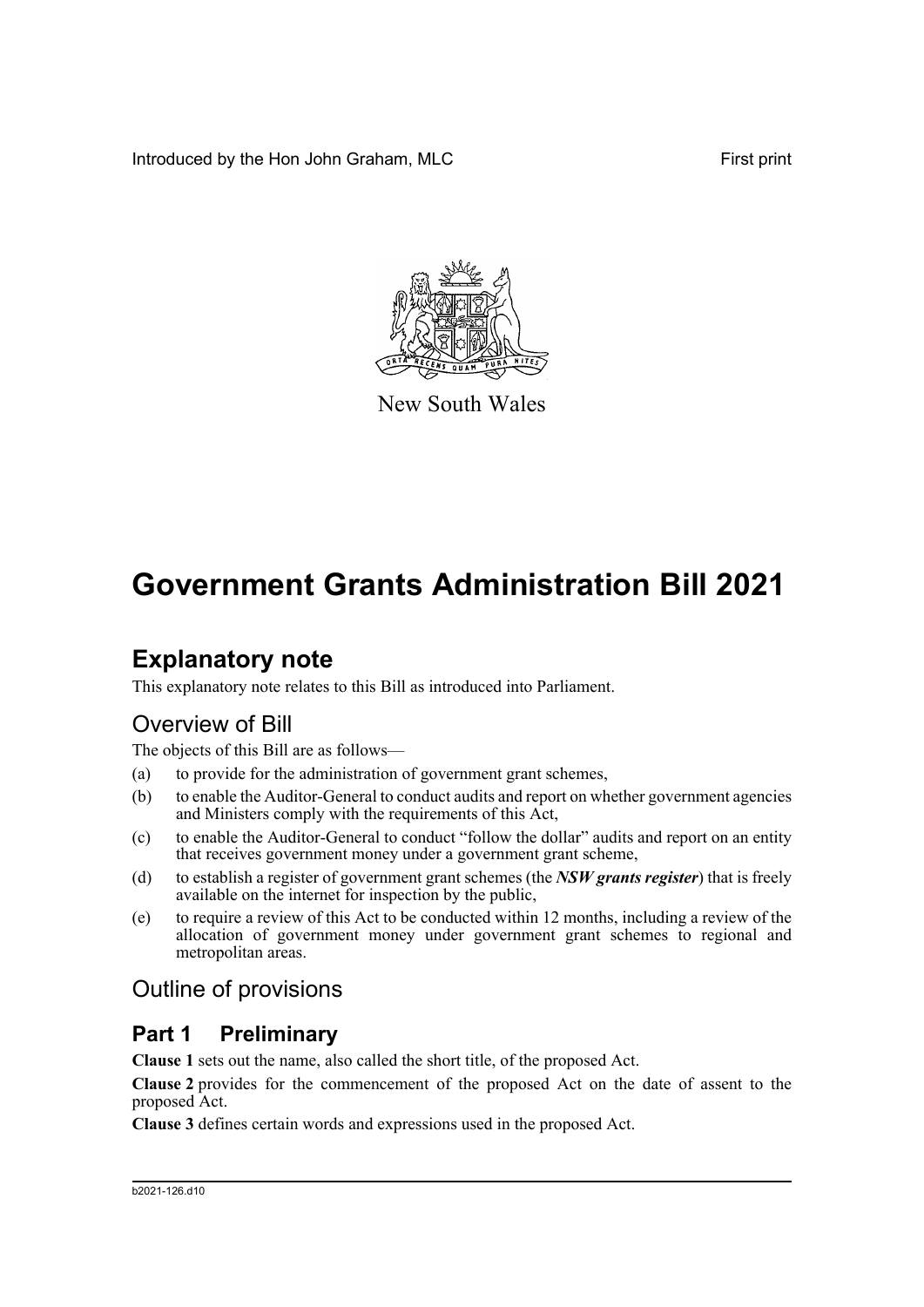**Clause 4** makes it clear the proposed Act prevails to the extent of an inconsistency with another Act or law.

## **Part 2 Administration of government grant schemes**

**Clause 5** defines *government grant* and *government grant scheme* for the purposes of the proposed Act.

**Clause 6** defines *government grant scheme guidelines* for the purposes of the proposed Act and enables the Minister administering the proposed Act to issue new guidelines from time to time following consultation with the Auditor-General and the ICAC parliamentary committee.

**Clause 7** requires a government agency to ensure a government grant scheme administered by the agency is administered in accordance with the government grant scheme guidelines.

**Clause 8** requires a government agency to publish details about each government grant scheme administered by the agency on the agency's website and on the NSW grants register.

**Clause 9** requires a government agency to provide certain information to the Minister responsible for approving or awarding a government grant.

**Clause 10** requires a Minister, before approving or awarding a government grant, to ensure the Minister has certain information and complies with the NSW Ministerial Code of Conduct. The proposed section also requires a Minister to inform the Minister administering the proposed Act, or in certain circumstances, the Auditor-General, if the Minister does not follow recommendations made by the government agency administering the government grant scheme.

**Clause 11** enables the Auditor-General to audit and report on the compliance of government agencies and Ministers with the requirements of this Act, and other matters.

## **Part 3 Performance audits of non-government entities**

**Clause 12** defines certain words for the purposes of the proposed Part.

**Clause 13** enables the Auditor-General to conduct a "follow the dollar" audit on the performance of an entity that receives government money under a government grant scheme.

**Clause 14** requires the Auditor-General to report on such an audit.

**Clause 15** requires the report to tabled.

**Clause 16** makes it clear the proposed Act does not limit the powers of the Auditor-General.

### **Part 4 Miscellaneous**

**Clause 17** requires the Secretary to establish the NSW grants register, containing the government grant scheme guidelines, the details of each scheme and other matters. The register is to be in the form determined by the Secretary and freely available on the internet for inspection by the public.

**Clause 18** enables the Governor to make regulations for the purposes of the proposed Act.

**Clause 19** requires the Minister administering the proposed Act to review the proposed Act in 12 months and, in particular, review whether government money is appropriately and fairly allocated to regional and metropolitan areas.

## **Schedule 1 Savings, transitional and other provisions**

**Schedule 1** contains savings, transitional and other provisions consequent on the enactment of the proposed Act.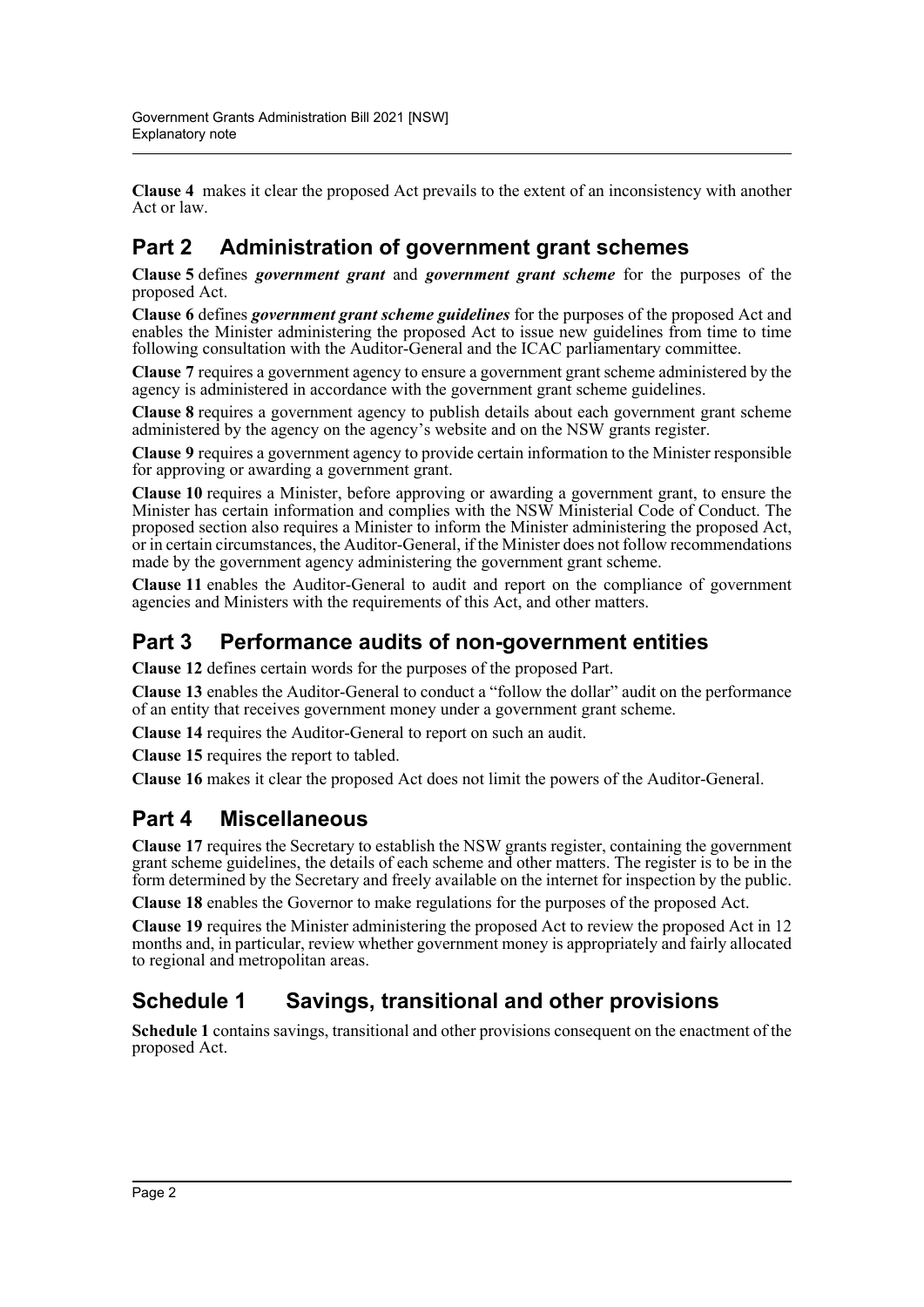Introduced by the Hon John Graham, MLC First print



New South Wales

# **Government Grants Administration Bill 2021**

## **Contents**

|        |                |                                                    | Page                      |
|--------|----------------|----------------------------------------------------|---------------------------|
| Part 1 |                | <b>Preliminary</b>                                 |                           |
|        | 1              | Name of Act                                        | $\overline{2}$            |
|        | $\overline{2}$ | Commencement                                       | $\overline{2}$            |
|        | 3              | <b>Definitions</b>                                 | $\overline{2}$            |
|        | 4              | Relationship with other Acts and laws              | $\overline{2}$            |
| Part 2 |                | <b>Administration of government grant schemes</b>  |                           |
|        | 5              | Meaning of "government grant scheme"               | 3                         |
|        | 6              | Meaning of "government grant scheme guidelines"    | $\ensuremath{\mathsf{3}}$ |
|        | 7              | GSF agency must comply with government guidelines  | 3                         |
|        | 8              | Publication of scheme details                      | 3                         |
|        | 9              | Provision of information to Minister               | 4                         |
|        | 10             | <b>Requirements of Minister</b>                    | 4                         |
|        | 11             | Auditor-General to report                          | 4                         |
| Part 3 |                | Performance audits of non-government entities      |                           |
|        | 12             | Interpretation                                     | 5                         |
|        | 13             | "Follow the dollar" performance audit              | 5                         |
|        | 14             | Report of performance audit                        | 5                         |
|        | 15             | Tabling of reports                                 | 6                         |
|        | 16             | Act does not limit audit powers of Auditor-General | 6                         |
|        |                |                                                    |                           |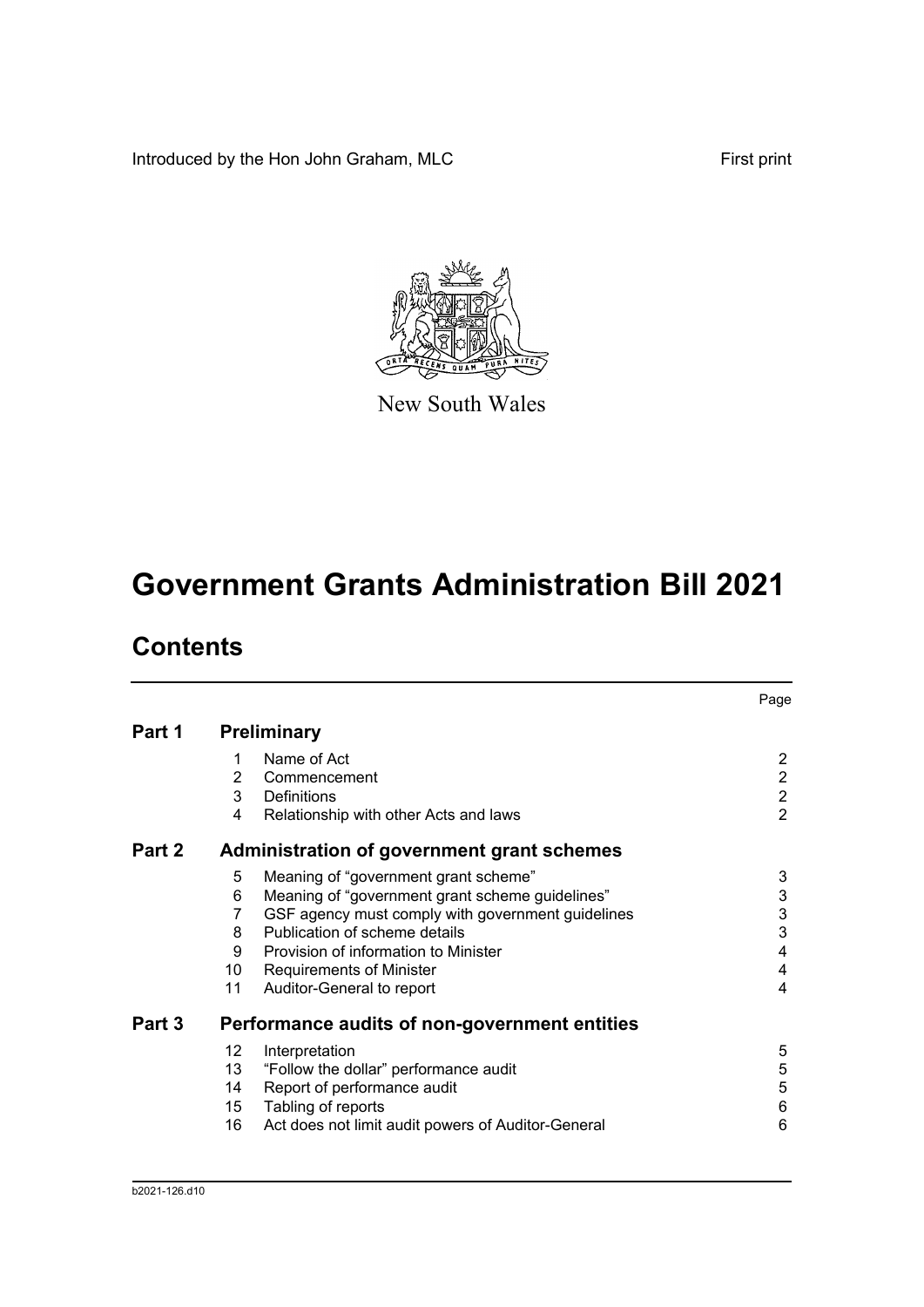### **[Part 4 Miscellaneous](#page-10-0)**

| Schedule 1 |     | Savings, transitional and other provisions |  |
|------------|-----|--------------------------------------------|--|
|            | 19. | Review of Act                              |  |
|            | 18  | Regulations                                |  |
|            |     | NSW grants register                        |  |
|            |     |                                            |  |

Page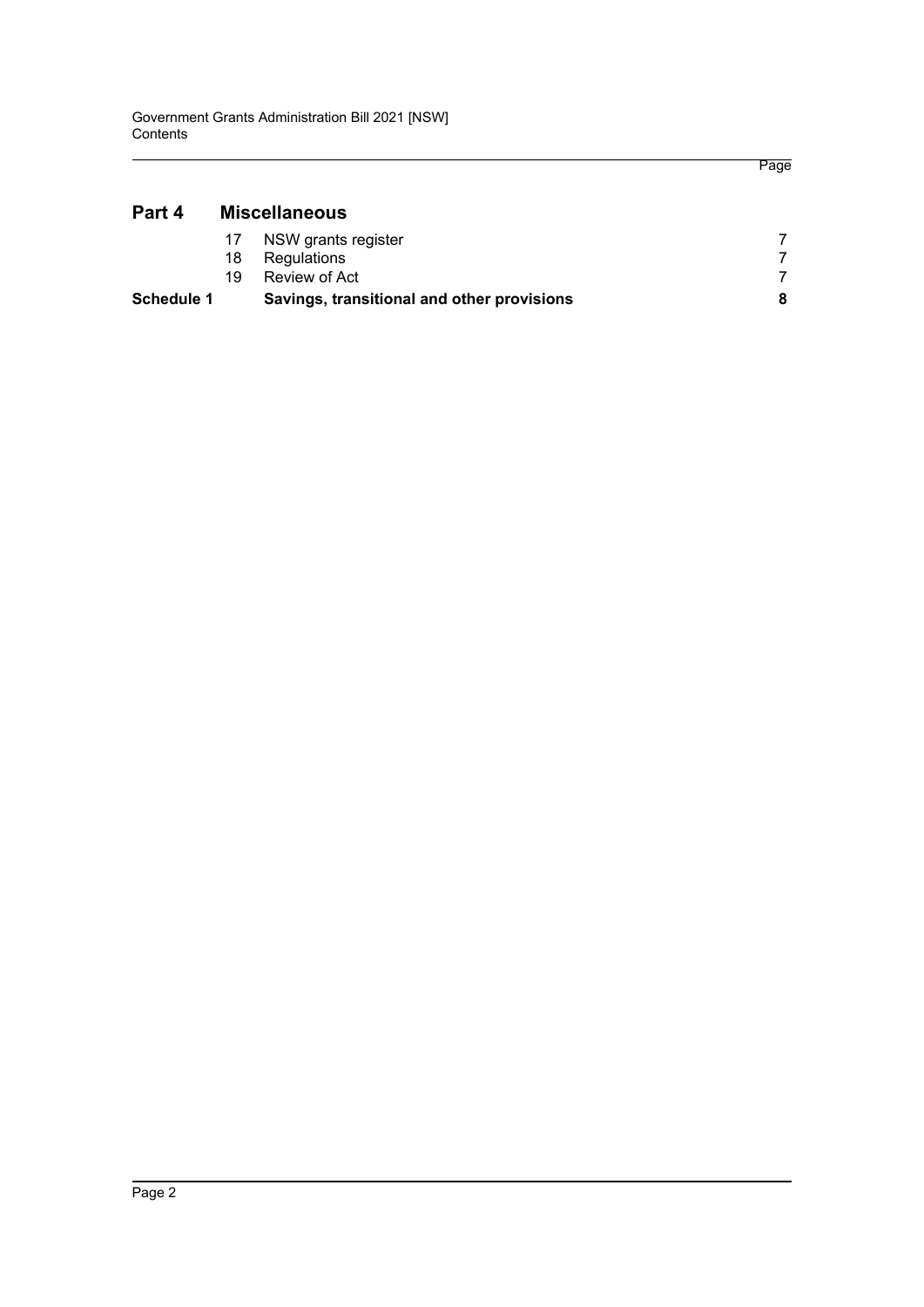

New South Wales

# **Government Grants Administration Bill 2021**

No , 2021

#### **A Bill for**

An Act to provide for the transparent administration of government grant schemes; to provide for the audit of entities in relation to government grant schemes; and for related purposes.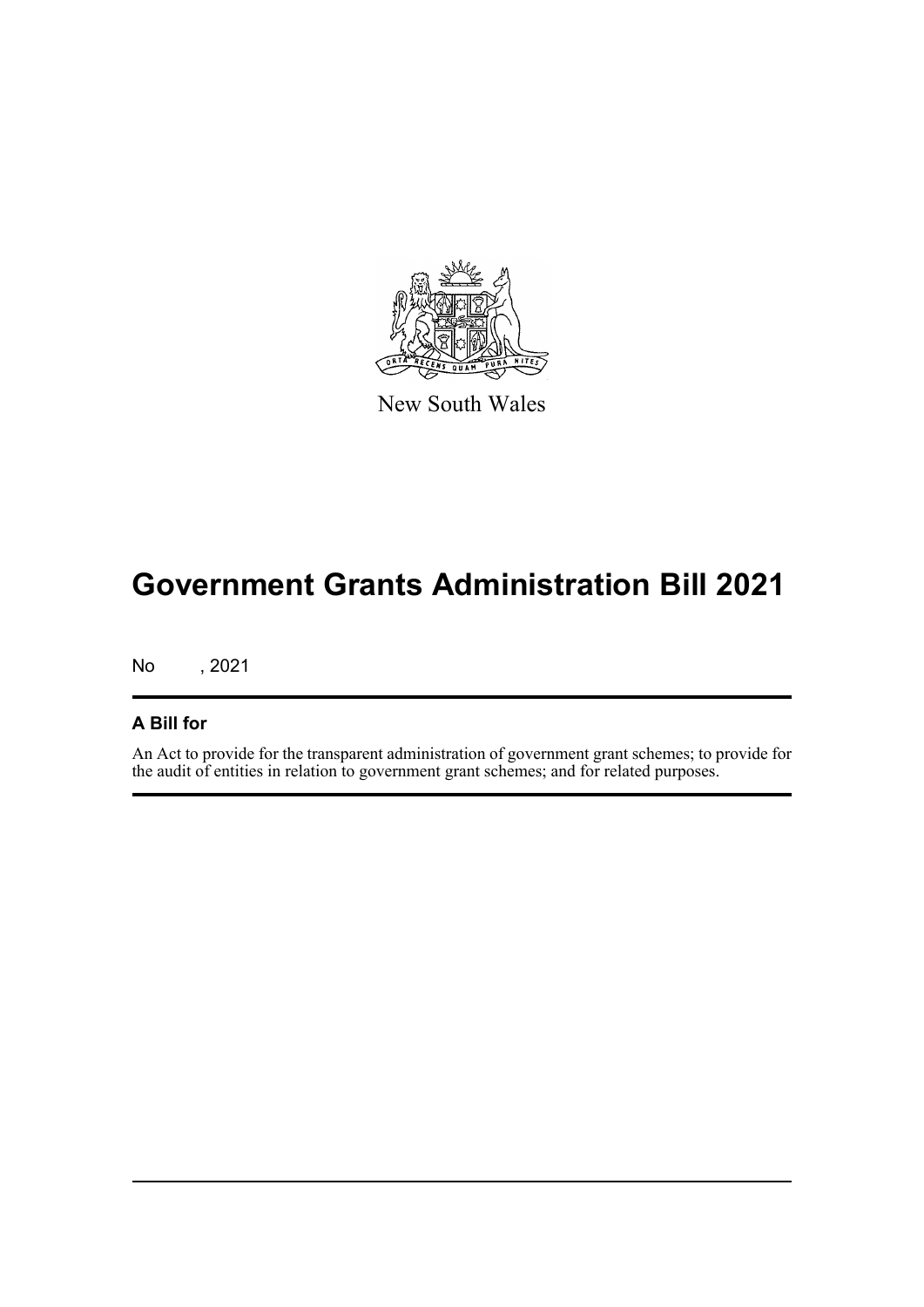<span id="page-5-4"></span><span id="page-5-3"></span><span id="page-5-2"></span><span id="page-5-1"></span><span id="page-5-0"></span>

|        | The Legislature of New South Wales enacts-                                                                                                  | 1        |
|--------|---------------------------------------------------------------------------------------------------------------------------------------------|----------|
| Part 1 | <b>Preliminary</b>                                                                                                                          | 2        |
| 1      | <b>Name of Act</b>                                                                                                                          | 3        |
|        | This Act is the Government Grants Administration Act 2021.                                                                                  | 4        |
| 2      | Commencement                                                                                                                                | 5        |
|        | This Act commences on the date of assent to this Act.                                                                                       | 6        |
| 3      | <b>Definitions</b>                                                                                                                          | 7        |
|        | In this Act-                                                                                                                                | 8        |
|        | <i>accountable authority</i> has the same meaning as in the <i>Government Sector Finance</i><br>Act 2018.                                   | 9<br>10  |
|        | <b>Auditor-General</b> means the Auditor-General referred to in section 27B of the<br>Government Sector Audit Act 1983.                     | 11<br>12 |
|        | entity has the same meaning as in the Government Sector Finance Act 2018.                                                                   | 13       |
|        | <i>government grant</i> —see section 5.                                                                                                     | 14       |
|        | <i>government grant scheme</i> —see section 5.                                                                                              | 15       |
|        | government grant scheme guidelines—see section 6.                                                                                           | 16       |
|        | government money has the same meaning as in the Government Sector Finance Act<br>2018.                                                      | 17<br>18 |
|        | <b>GSF agency</b> has the same meaning as in the Government Sector Finance Act 2018.                                                        | 19       |
|        | non-government entity means the following-                                                                                                  | 20       |
|        | an entity that is not a GSF agency,<br>(a)                                                                                                  | 21       |
|        | an entity of a kind prescribed by the regulations.<br>(b)                                                                                   | 22       |
|        | NSW grants register—see section 17.                                                                                                         | 23       |
|        | Secretary means the Secretary of the Treasury.                                                                                              | 24       |
|        | State policy objective means-                                                                                                               | 25       |
|        | a program or project that the State has undertaken to conduct or deliver, or<br>(a)                                                         | 26       |
|        | a program or project that one or more GSF agencies are responsible for<br>(b)<br>conducting or delivering for or on behalf of the State, or | 27<br>28 |
|        | any other objective of a kind prescribed by the regulations.<br>(c)                                                                         | 29       |
|        | Note-The Interpretation Act 1987 contains definitions and other provisions that affect the<br>interpretation and application of this Act.   | 30<br>31 |
| 4      | Relationship with other Acts and laws                                                                                                       | 32       |
|        | This Act prevails to the extent of an inconsistency with another Act or law.                                                                | 33       |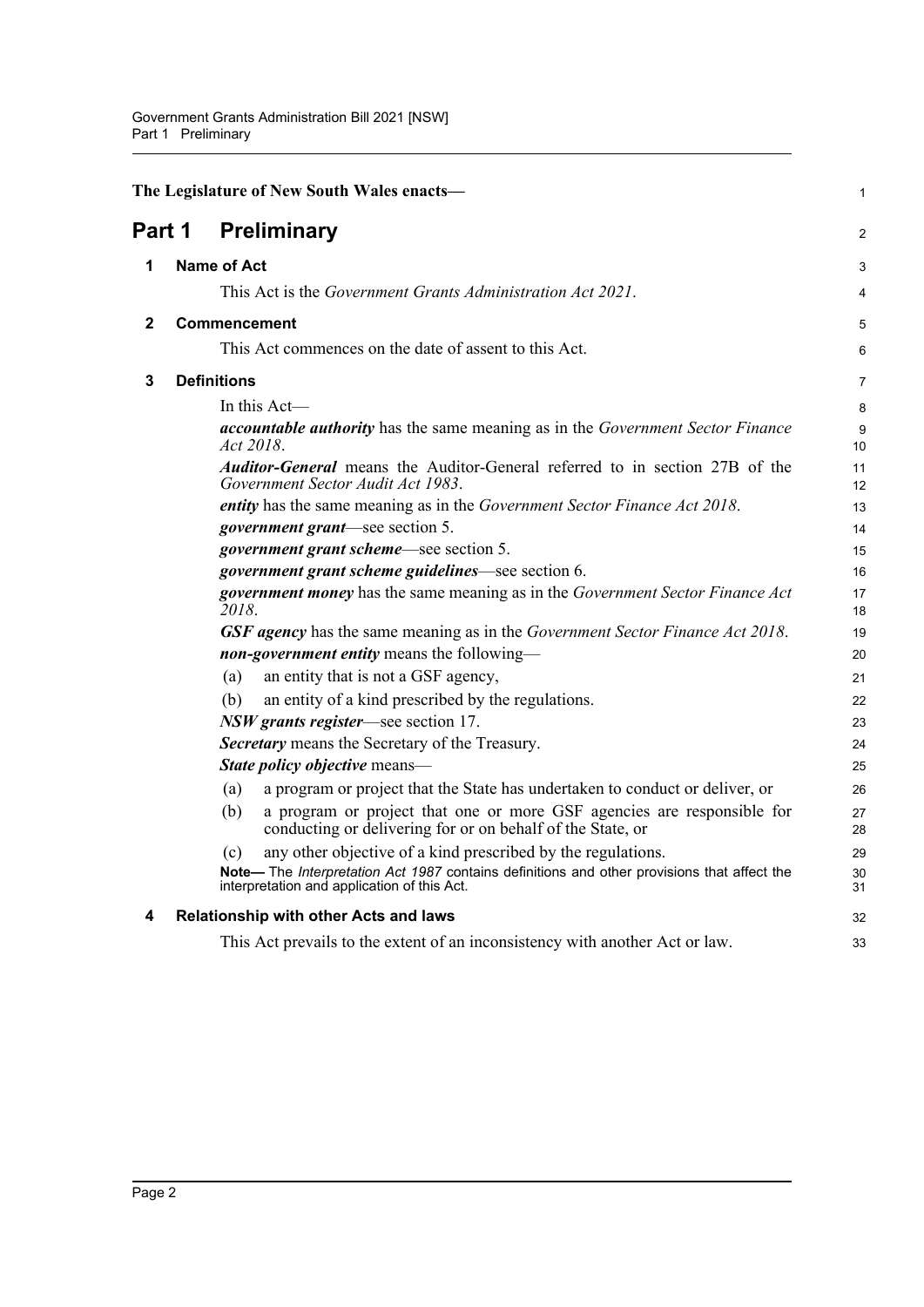## <span id="page-6-1"></span><span id="page-6-0"></span>**Part 2 Administration of government grant schemes**

1

43 44

#### **5 Meaning of "government grant scheme"**

<span id="page-6-2"></span>

| 5 | Meaning of "government grant scheme" |                                                                                                                                                                                                                        |                                                                                                                                                                                                               |                     |  |  |  |
|---|--------------------------------------|------------------------------------------------------------------------------------------------------------------------------------------------------------------------------------------------------------------------|---------------------------------------------------------------------------------------------------------------------------------------------------------------------------------------------------------------|---------------------|--|--|--|
|   | (1)                                  |                                                                                                                                                                                                                        | In this Act, <i>government grant scheme</i> means a scheme established—                                                                                                                                       | 3                   |  |  |  |
|   |                                      | (a)                                                                                                                                                                                                                    | to allocate government money to a non-government entity (a <i>government</i><br><i>grant</i> ), and                                                                                                           | 4<br>5              |  |  |  |
|   |                                      | (b)                                                                                                                                                                                                                    | for the purposes of the non-government entity conducting or delivering a State<br>policy objective.                                                                                                           | 6<br>$\overline{7}$ |  |  |  |
|   |                                      | Example-                                                                                                                                                                                                               |                                                                                                                                                                                                               |                     |  |  |  |
|   |                                      |                                                                                                                                                                                                                        | A government grant scheme may include a research grant, a grant for the delivery of services or a<br>grant to fund infrastructure.                                                                            | 9<br>10             |  |  |  |
|   | (2)                                  |                                                                                                                                                                                                                        | However, a government grant scheme does not include—                                                                                                                                                          | 11                  |  |  |  |
|   |                                      | (a)                                                                                                                                                                                                                    | compensation given to a non-government entity, or                                                                                                                                                             | 12                  |  |  |  |
|   |                                      | (b)                                                                                                                                                                                                                    | any other scheme, payment or thing prescribed by the regulations.                                                                                                                                             | 13                  |  |  |  |
|   | (3)                                  |                                                                                                                                                                                                                        | Additionally, the regulations may prescribe a scheme, or class of schemes, to be a<br>government grant scheme for the purposes of this Act.                                                                   | 14<br>15            |  |  |  |
| 6 |                                      |                                                                                                                                                                                                                        | Meaning of "government grant scheme guidelines"                                                                                                                                                               | 16                  |  |  |  |
|   | (1)                                  |                                                                                                                                                                                                                        | In this Act, <i>government</i> grant scheme guidelines means one of the following,<br>whichever is published later-                                                                                           | 17<br>18            |  |  |  |
|   |                                      | (a)                                                                                                                                                                                                                    | the Good Practice Guide to Grants Administration, published on the website<br>of the Department of Premier and Cabinet, 26 May 2010,                                                                          | 19<br>20            |  |  |  |
|   |                                      | (b)                                                                                                                                                                                                                    | guidelines issued by the Minister administering this Act from time to time in<br>relation to the design and administration of government grant schemes.                                                       | 21<br>22            |  |  |  |
|   | (2)                                  |                                                                                                                                                                                                                        | Government grant scheme guidelines issued by the Minister must provide for the<br>information, if any, prescribed by the regulations and be published on the NSW<br>grants register.                          | 23<br>24<br>25      |  |  |  |
|   | (3)                                  | Before the Minister issues government grant scheme guidelines, the Secretary must<br>give the Minister written notice of, and the Minister must have regard to, any relevant<br>recommendations made by the following— |                                                                                                                                                                                                               | 26<br>27<br>28      |  |  |  |
|   |                                      | (a)                                                                                                                                                                                                                    | the Auditor-General,                                                                                                                                                                                          | 29                  |  |  |  |
|   |                                      | (b)                                                                                                                                                                                                                    | the Committee on the Independent Commission Against Corruption<br>constituted under the Independent Commission Against Corruption Act 1988.                                                                   | 30<br>31            |  |  |  |
| 7 |                                      |                                                                                                                                                                                                                        | GSF agency must comply with government guidelines                                                                                                                                                             | 32                  |  |  |  |
|   |                                      |                                                                                                                                                                                                                        | The accountable authority for the GSF agency administering a government grant<br>scheme must ensure the government grant scheme is administered in accordance<br>with the government grant scheme guidelines. | 33<br>34<br>35      |  |  |  |
| 8 |                                      |                                                                                                                                                                                                                        | <b>Publication of scheme details</b>                                                                                                                                                                          | 36                  |  |  |  |
|   |                                      |                                                                                                                                                                                                                        | The accountable authority for the GSF agency administering a government grant<br>scheme must ensure the following information is published on the agency's website<br>and the NSW grants register—            | 37<br>38<br>39      |  |  |  |
|   |                                      | (a)                                                                                                                                                                                                                    | the objectives of the scheme,                                                                                                                                                                                 | 40                  |  |  |  |
|   |                                      | (b)                                                                                                                                                                                                                    | guidance for making an application under the scheme,                                                                                                                                                          | 41                  |  |  |  |
|   |                                      | (c)                                                                                                                                                                                                                    | eligibility criteria for the allocation of government money under the scheme,                                                                                                                                 | 42                  |  |  |  |

- <span id="page-6-4"></span><span id="page-6-3"></span>(c) eligibility criteria for the allocation of government money under the scheme, (d) the amount of government money available under the scheme,
- (e) the relevant decision-maker for the scheme,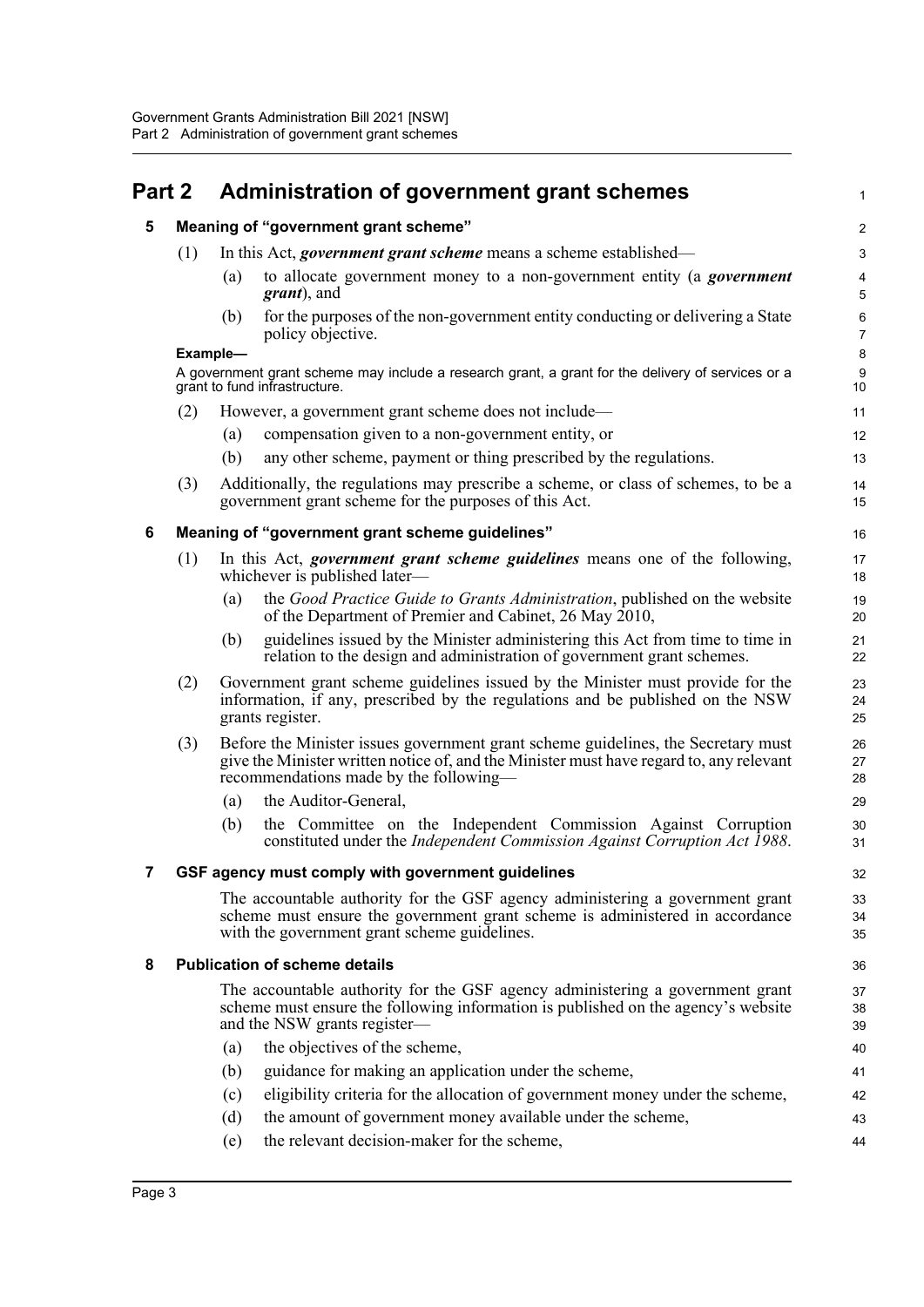<span id="page-7-2"></span><span id="page-7-1"></span><span id="page-7-0"></span>

|    |     | (f)               | information prescribed by the regulations for the purposes of this section.                                                                                                                                                                                                                           | 1                       |
|----|-----|-------------------|-------------------------------------------------------------------------------------------------------------------------------------------------------------------------------------------------------------------------------------------------------------------------------------------------------|-------------------------|
| 9  |     |                   | <b>Provision of information to Minister</b>                                                                                                                                                                                                                                                           | $\overline{\mathbf{c}}$ |
|    | (1) |                   | This section applies if a Minister is responsible for approving or awarding a<br>government grant.                                                                                                                                                                                                    | 3<br>4                  |
|    | (2) |                   | The accountable authority for the GSF agency administering a government grant<br>scheme must ensure the following information is provided in writing to the Minister<br>responsible for approving or awarding a government grant—                                                                     | 5<br>6<br>7             |
|    |     | (a)               | an explicit statement which makes it clear the information relates to the<br>approval or award of a government grant,                                                                                                                                                                                 | 8<br>9                  |
|    |     | (b)               | information on the applicable requirements of this Act or any other law,                                                                                                                                                                                                                              | 10                      |
|    |     | (c)               | the information required to be published under section 7,                                                                                                                                                                                                                                             | 11                      |
|    |     | (d)               | an indication as to how each applicant meets the eligibility criteria,                                                                                                                                                                                                                                | 12                      |
|    |     | (e)               | if the accountable authority has provided a recommendation, the process used<br>by the accountable authority to recommend one or more applicants to the<br>Minister,                                                                                                                                  | 13<br>14<br>15          |
|    |     | (f)               | information prescribed by the regulations for the purposes of this section.                                                                                                                                                                                                                           | 16                      |
| 10 |     |                   | <b>Requirements of Minister</b>                                                                                                                                                                                                                                                                       | 17                      |
|    | (1) |                   | This section applies if a Minister is responsible for approving or awarding a<br>government grant (the <i>responsible Minister</i> ).                                                                                                                                                                 | 18<br>19                |
|    | (2) |                   | A responsible Minister must not approve or award a government grant unless—                                                                                                                                                                                                                           | 20                      |
|    |     | $\left( a\right)$ | the responsible Minister has received the information required to be given<br>under section 9, and                                                                                                                                                                                                    | 21<br>22                |
|    |     | (b)               | in the opinion of the responsible Minister, the information meets the<br>requirements of section 9, and                                                                                                                                                                                               | 23<br>24                |
|    |     | (c)               | the responsible Minister complies with the NSW Ministerial Code of Conduct,<br>as set out in the appendix to the Independent Commission Against Corruption<br>Regulation 2017.                                                                                                                        | 25<br>26<br>27          |
|    | (3) |                   | If the responsible Minister does not follow a recommendation provided to the<br>responsible Minister as described in section $9(2)(e)$ , the responsible Minister must<br>give written notice to the following persons of the responsible Minister's reasons for<br>not following the recommendation— | 28<br>29<br>30<br>31    |
|    |     | (a)               | the Minister administering this Act, or                                                                                                                                                                                                                                                               | 32                      |
|    |     | (b)               | if the responsible Minister is the Minister administering this Act-the<br>Auditor-General.                                                                                                                                                                                                            | 33<br>34                |
| 11 |     |                   | <b>Auditor-General to report</b>                                                                                                                                                                                                                                                                      | 35                      |
|    | (1) |                   | The Auditor-General may make a special report regarding the following matters if,<br>in the opinion of the Auditor-General, the matter should be brought to the attention<br>of Parliament-                                                                                                           | 36<br>37<br>38          |
|    |     | (a)               | a GSF agency failing to comply with a provision of this Act,                                                                                                                                                                                                                                          | 39                      |
|    |     | (b)               | a Minister responsible for approving or awarding a government grant failing<br>to comply with a provision of this Act,                                                                                                                                                                                | 40<br>41                |
|    |     | (c)               | a matter prescribed by the regulations.                                                                                                                                                                                                                                                               | 42                      |
|    | (2) |                   | The Auditor-General may include the report in any other report of the<br>Auditor-General and is to table the report in accordance with section 15.                                                                                                                                                    | 43<br>44                |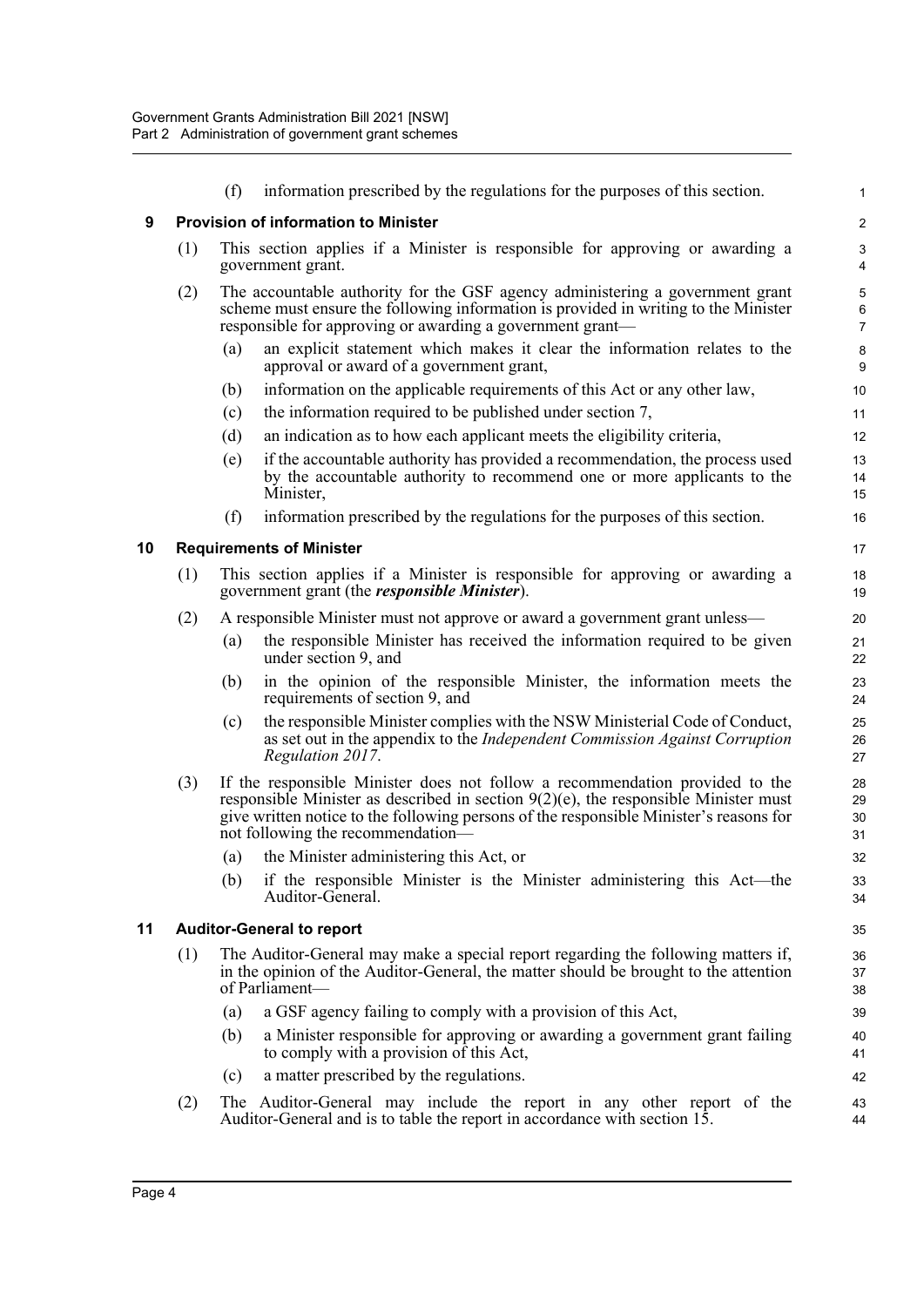## <span id="page-8-0"></span>**Part 3 Performance audits of non-government entities**

#### <span id="page-8-1"></span>**12 Interpretation**

(1) In this Part—

*audit* includes examination and inspection.

*performance audit* means an audit under this Part.

*head* of a non-government entity means the person who is the chief executive officer, however described, of the entity or otherwise responsible for the entity's day to day management.

1

*responsible Minister*, in relation to a non-government entity that is subject to a performance audit, means the Minister who is responsible for achieving the State policy objective to which the audit relates.

(2) To avoid doubt, a non-government entity that is audited (or capable of being audited) under this Part is not an *auditable entity* for the purposes of the *Government Sector Audit Act 1983*.

#### <span id="page-8-2"></span>**13 "Follow the dollar" performance audit**

- (1) The Auditor-General may, when the Auditor-General considers it appropriate, conduct an audit of activities of a non-government entity if—
	- (a) the non-government entity has received a government grant under a government grant scheme, and
	- (b) the non-government entity is conducting or delivering a State policy objective, and
	- (c) the audit of the non-government entity's activities only relates to conducting or delivering the State policy objective, and
	- (d) the audit of the non-government entity's activities could not be conducted under the *Government Sector Audit Act 1983* or the *Government Sector Finance Act 2018*.
- (2) The purpose of the performance audit of a non-government entity is to determine whether—
	- (a) the entity is carrying out the activities effectively, and
	- (b) the entity is doing so economically and efficiently and in compliance with all relevant laws.
- (3) A performance audit of a non-government entity may also include the audit of any associated entities employed or engaged by the non-government entity to conduct or deliver the State policy objective.

#### <span id="page-8-3"></span>**14 Report of performance audit**

- (1) The Auditor-General is to report to each of the following (a *report recipient*) as to the result of any performance audit of a non-government entity and as to any other matters that in the judgment of the Auditor-General call for special notice—
	- (a) the head of the non-government entity,
	- (b) the responsible Minister for the non-government entity,
	- (c) the Treasurer,
	- (d) the accountable authorities for any GSF agencies responsible for administering the government grant scheme concerned.
- (2) The Auditor-General must not make a report of a performance audit under this section unless, at least 28 days before making the report, the Auditor-General has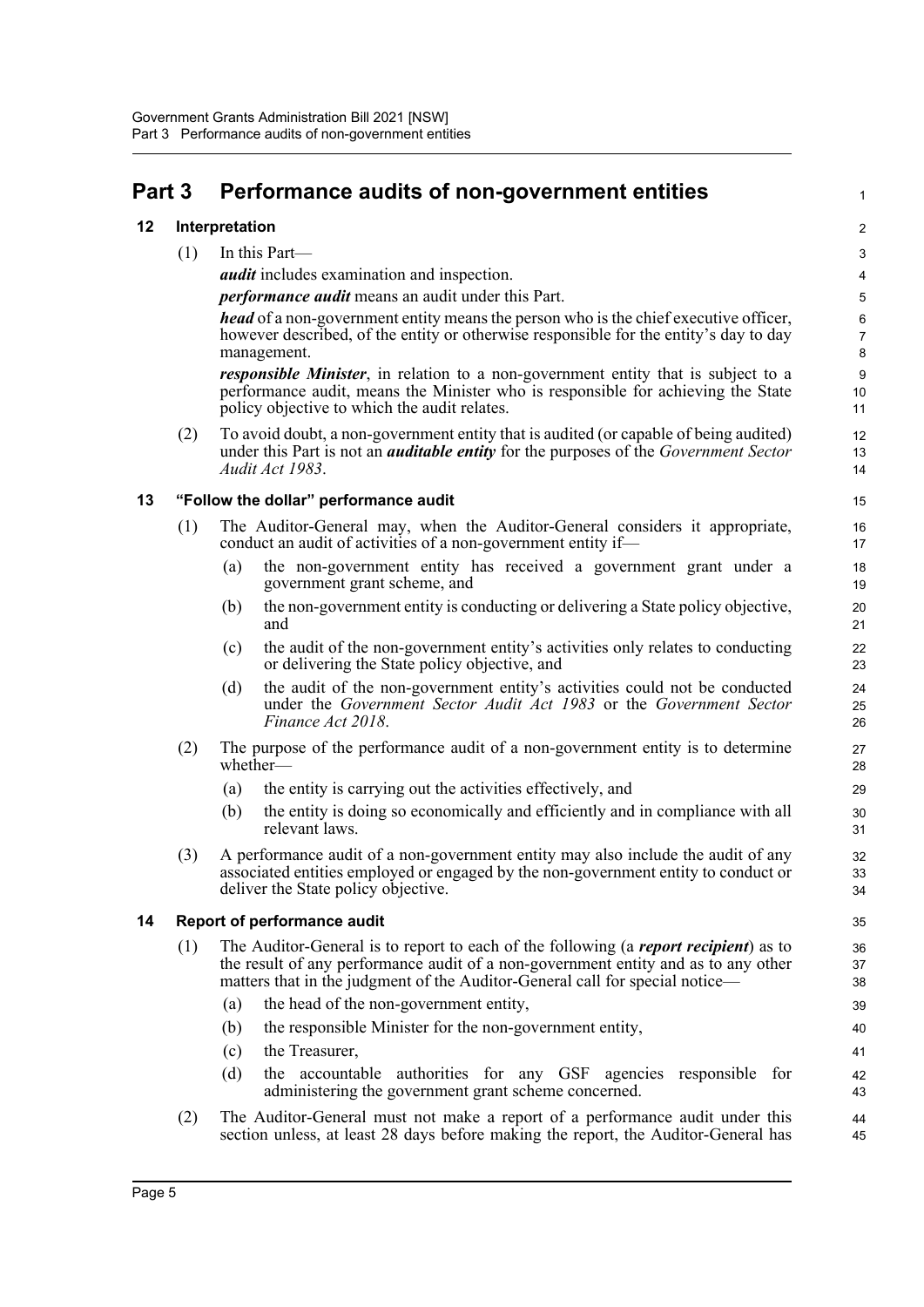given each report recipient a summary of findings and proposed recommendations in relation to the audit.

1

|    |                                                                                                                                                                                                                                                                             | relation to the audit.                                                                                                                                                                                                                                                                                              | 2                    |  |  |
|----|-----------------------------------------------------------------------------------------------------------------------------------------------------------------------------------------------------------------------------------------------------------------------------|---------------------------------------------------------------------------------------------------------------------------------------------------------------------------------------------------------------------------------------------------------------------------------------------------------------------|----------------------|--|--|
|    | The Auditor-General may make a report of a performance audit under this section<br>(3)<br>before the expiry of that 28-day period if the head of the non-government entity has<br>provided to the Auditor-General any submissions or comments the person wishes to<br>make. |                                                                                                                                                                                                                                                                                                                     |                      |  |  |
|    | (4)                                                                                                                                                                                                                                                                         | The Auditor-General is to include in the report of a performance audit under this<br>section any submissions or comments made by the non-government entity or a<br>summary, in an agreed form, of any such submissions or comments.                                                                                 |                      |  |  |
|    | (5)                                                                                                                                                                                                                                                                         | In a report of a performance audit under this section, the Auditor-General—                                                                                                                                                                                                                                         |                      |  |  |
|    |                                                                                                                                                                                                                                                                             | may include such information as the Auditor-General thinks desirable in<br>(a)<br>relation to the activities that are the subject of the audit, and                                                                                                                                                                 | 11<br>12             |  |  |
|    |                                                                                                                                                                                                                                                                             | is to set out the reasons for opinions expressed in the report, and<br>(b)                                                                                                                                                                                                                                          | 13                   |  |  |
|    |                                                                                                                                                                                                                                                                             | may include any recommendations arising out of the audit that the<br>(c)<br>Auditor-General thinks fit to make.                                                                                                                                                                                                     | 14<br>15             |  |  |
|    | (6)                                                                                                                                                                                                                                                                         | The Auditor-General may include the report in any other report of the<br>Auditor-General.                                                                                                                                                                                                                           | 16<br>17             |  |  |
| 15 |                                                                                                                                                                                                                                                                             | <b>Tabling of reports</b>                                                                                                                                                                                                                                                                                           | 18                   |  |  |
|    | (1)                                                                                                                                                                                                                                                                         | The Auditor-General is, as soon as practicable after making a report under section 11<br>or 14, to present the report to each House of Parliament, if that House is then sitting.                                                                                                                                   | 19<br>20             |  |  |
|    | (2)                                                                                                                                                                                                                                                                         | If a House of Parliament is not sitting when the Auditor-General seeks to present a<br>report to it under this section, the Auditor-General is to present the report to the Clerk<br>of the House concerned and is to be dealt with in accordance with the <i>Government</i><br>Sector Audit Act 1983, section 63C. | 21<br>22<br>23<br>24 |  |  |
|    | (3)                                                                                                                                                                                                                                                                         | The Auditor-General may include the report in any other report of the<br>Auditor-General to the House of Parliament concerned.                                                                                                                                                                                      | 25<br>26             |  |  |
| 16 |                                                                                                                                                                                                                                                                             | Act does not limit audit powers of Auditor-General                                                                                                                                                                                                                                                                  | 27                   |  |  |
|    |                                                                                                                                                                                                                                                                             | This Act does not limit any power of the Auditor-General to conduct audits under<br>another provision of the <i>Government Sector Audit Act 1983</i> or any other law.                                                                                                                                              | 28<br>29             |  |  |

<span id="page-9-1"></span><span id="page-9-0"></span>**15 Tabling of reports**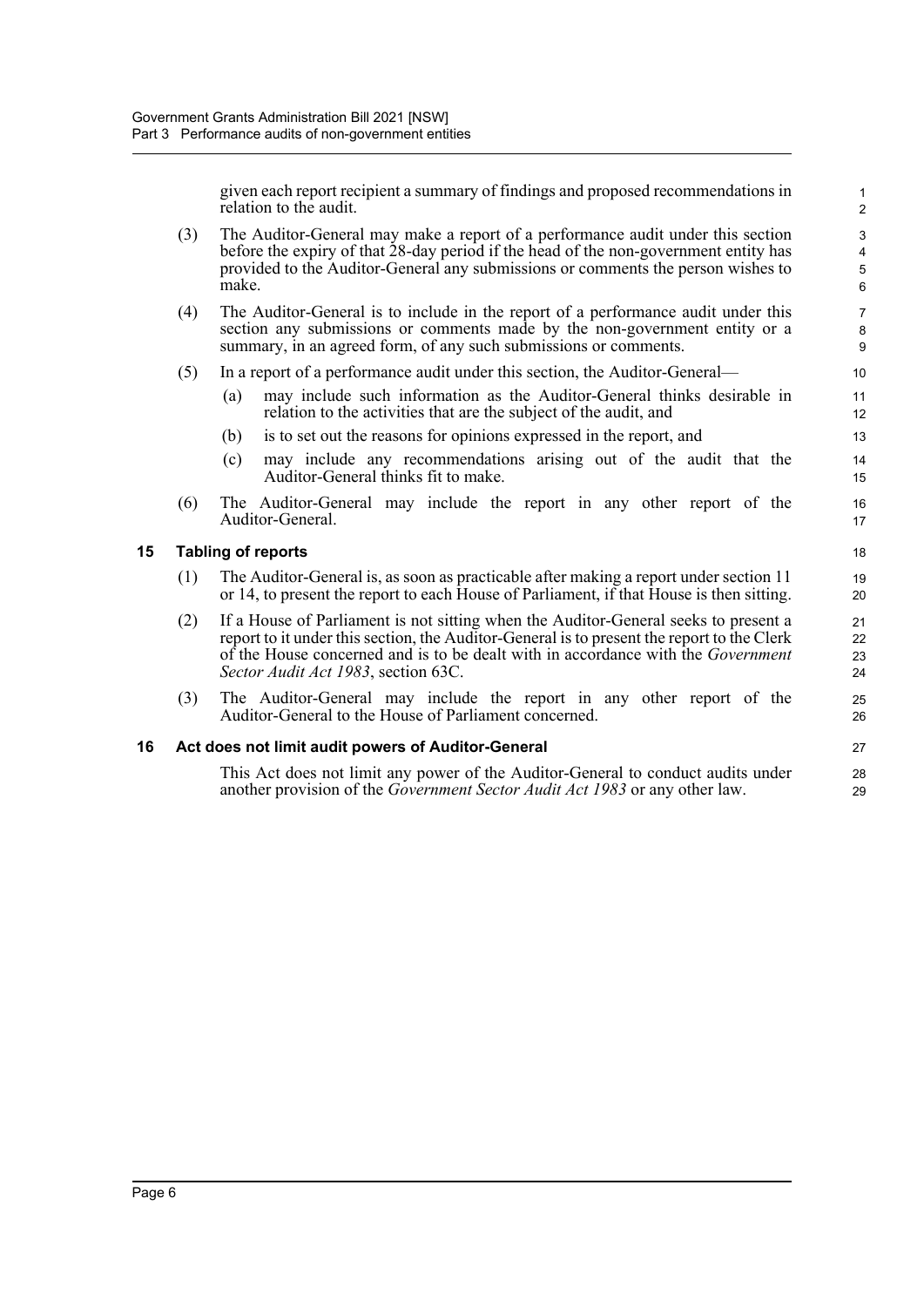### <span id="page-10-0"></span>**Part 4 Miscellaneous**

#### <span id="page-10-1"></span>**17 NSW grants register**

| The Secretary is to maintain a register of government grant schemes (the $NSW$ |
|--------------------------------------------------------------------------------|
| <i>grants register</i> ) that contains—                                        |

- (a) the government grant scheme guidelines, and
- (b) details of each government grant scheme, as required to be published under section 8, and

1

- (c) the information prescribed by the regulations.
- (2) The NSW grants register is to be in the form determined by the Secretary and made freely available on the internet for inspection by the public.

#### <span id="page-10-2"></span>**18 Regulations**

The Governor may make regulations, not inconsistent with this Act, for or with respect to any matter that by this Act is required or permitted to be prescribed or that is necessary or convenient to be prescribed for carrying out or giving effect to this Act.

#### <span id="page-10-3"></span>**19 Review of Act**

- (1) The Minister administering this Act is to review this Act to determine whether the policy objectives of the Act remain valid and whether the terms of the Act remain appropriate for securing those objectives.
- (2) Additionally, the Minister administering the Act is to review—
	- (a) whether government money is appropriately and fairly allocated to both metropolitan and regional areas, and
	- (b) the boundaries of metropolitan and regional areas for the purposes of the allocation of government grants, and
	- (c) whether Newcastle and Wollongong should be considered cities, or another type of area, in order to access relevant government grant schemes.
- (3) The review is to be undertaken as soon as possible after the period of 12 months from the commencement of this Act (the *review period*).
- (4) A report on the outcome of the review is to be tabled in each House of Parliament within 12 months after the end of the review period.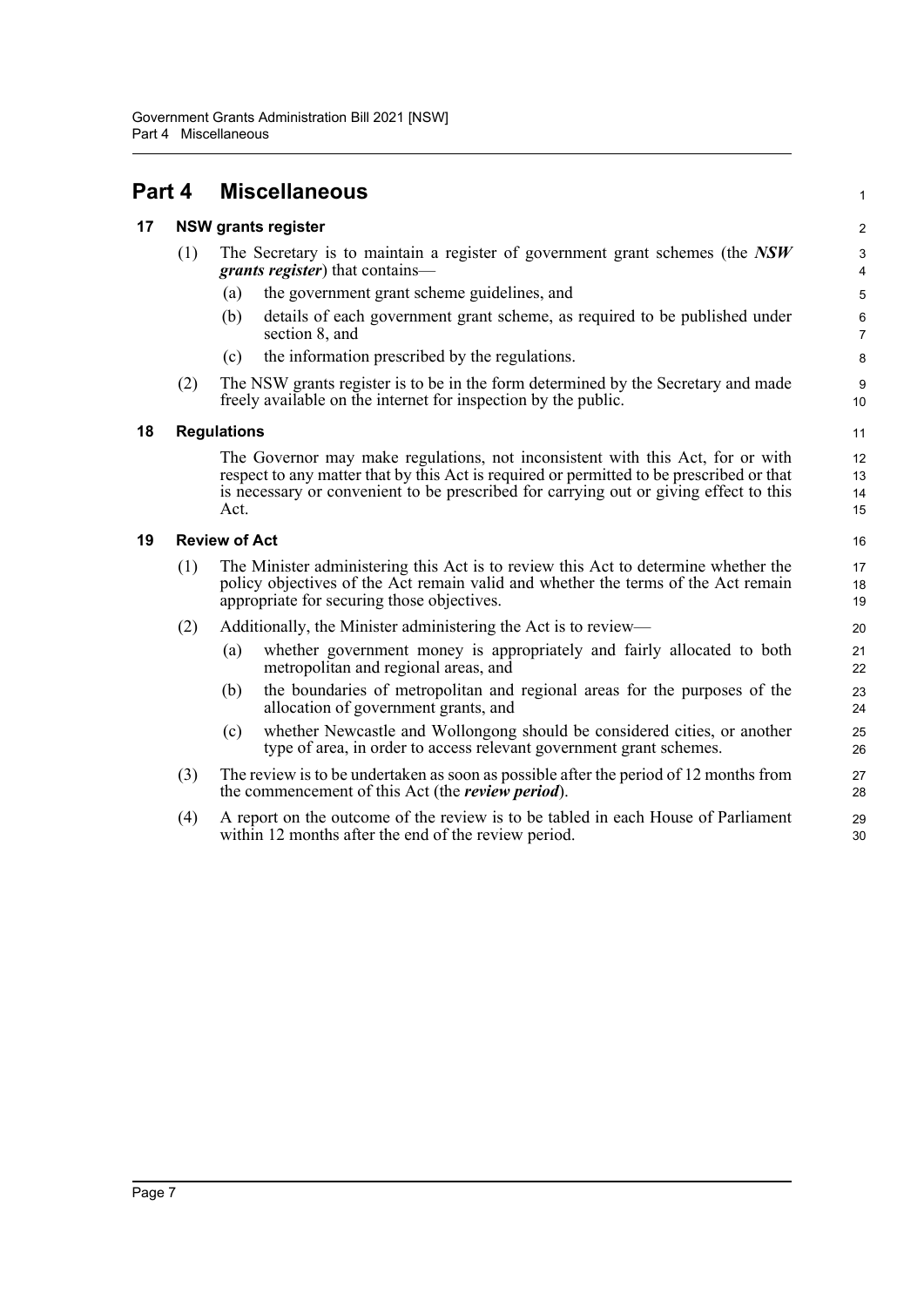<span id="page-11-0"></span>

| <b>Schedule 1</b><br>Savings, transitional and other provisions |                                                 |                                                                                                                                                                                        | 1                                                                                                                                                                                 |                  |
|-----------------------------------------------------------------|-------------------------------------------------|----------------------------------------------------------------------------------------------------------------------------------------------------------------------------------------|-----------------------------------------------------------------------------------------------------------------------------------------------------------------------------------|------------------|
|                                                                 | <b>General</b><br>Part 1                        |                                                                                                                                                                                        |                                                                                                                                                                                   | 2                |
| 1                                                               |                                                 |                                                                                                                                                                                        | <b>Regulations</b>                                                                                                                                                                |                  |
|                                                                 | (1)                                             | (a)<br>(b)                                                                                                                                                                             | The regulations may contain provisions of a savings or transitional nature consequent<br>on the commencement of-<br>a provision of this Act, or<br>a provision amending this Act. | 4<br>5<br>6<br>7 |
|                                                                 | (2)                                             |                                                                                                                                                                                        | A savings or transitional provision consequent on the commencement of a provision<br>must not be made more than 2 years after that commencement.                                  | 8<br>9           |
|                                                                 | (3)                                             |                                                                                                                                                                                        | A savings or transitional provision made consequent on the commencement of a<br>provision is repealed 2 years after that commencement.                                            | 10<br>11         |
|                                                                 | (4)                                             |                                                                                                                                                                                        | A savings or transitional provision made consequent on the commencement of a<br>provision may take effect before that commencement but not before—                                | 12<br>13         |
|                                                                 |                                                 | (a)                                                                                                                                                                                    | for a provision of this Act—the date of assent to this Act, or                                                                                                                    | 14               |
|                                                                 |                                                 | (b)                                                                                                                                                                                    | for a provision amending this Act—the date of assent to the amending Act.                                                                                                         | 15               |
|                                                                 | (5)                                             |                                                                                                                                                                                        | A savings or transitional provision taking effect before its publication on the NSW<br>legislation website does not-                                                              | 16<br>17         |
|                                                                 |                                                 | (a)                                                                                                                                                                                    | affect the rights of a person existing before that publication in a way<br>prejudicial to the person, or                                                                          | 18<br>19         |
|                                                                 |                                                 | (b)                                                                                                                                                                                    | impose liabilities on a person for anything done or omitted to be done before<br>that publication.                                                                                | 20<br>21         |
|                                                                 | (6)                                             |                                                                                                                                                                                        | In this clause-                                                                                                                                                                   | 22               |
|                                                                 |                                                 |                                                                                                                                                                                        | <b>person</b> does not include the State or an authority of the State.                                                                                                            | 23               |
| Part 2                                                          |                                                 |                                                                                                                                                                                        | Provisions consequent on enactment of this Act                                                                                                                                    | 24               |
| $\mathbf{2}$                                                    | Application of Act to current government grants |                                                                                                                                                                                        |                                                                                                                                                                                   | 25               |
|                                                                 |                                                 |                                                                                                                                                                                        | This Act applies to a government grant scheme that is in operation on the day of<br>commencement of this Act, except as provided for in section 3.                                | 26<br>27         |
| 3                                                               |                                                 |                                                                                                                                                                                        | <b>NSW grants register</b>                                                                                                                                                        | 28               |
|                                                                 | (1)                                             | The following documents are not required to be published on the NSW grants<br>register until 6 months after the date on which this Act commences (the <i>transition</i><br>$period$ )— |                                                                                                                                                                                   | 29<br>30<br>31   |
|                                                                 |                                                 | (a)                                                                                                                                                                                    | the government grant scheme guidelines, if the guidelines are issued by the<br>Minister under this Act, section $6(1)(b)$ , and                                                   | 32<br>33         |
|                                                                 |                                                 | (b)                                                                                                                                                                                    | details of each government grant scheme, as required to be published under<br>this Act, section 7.                                                                                | 34<br>35         |